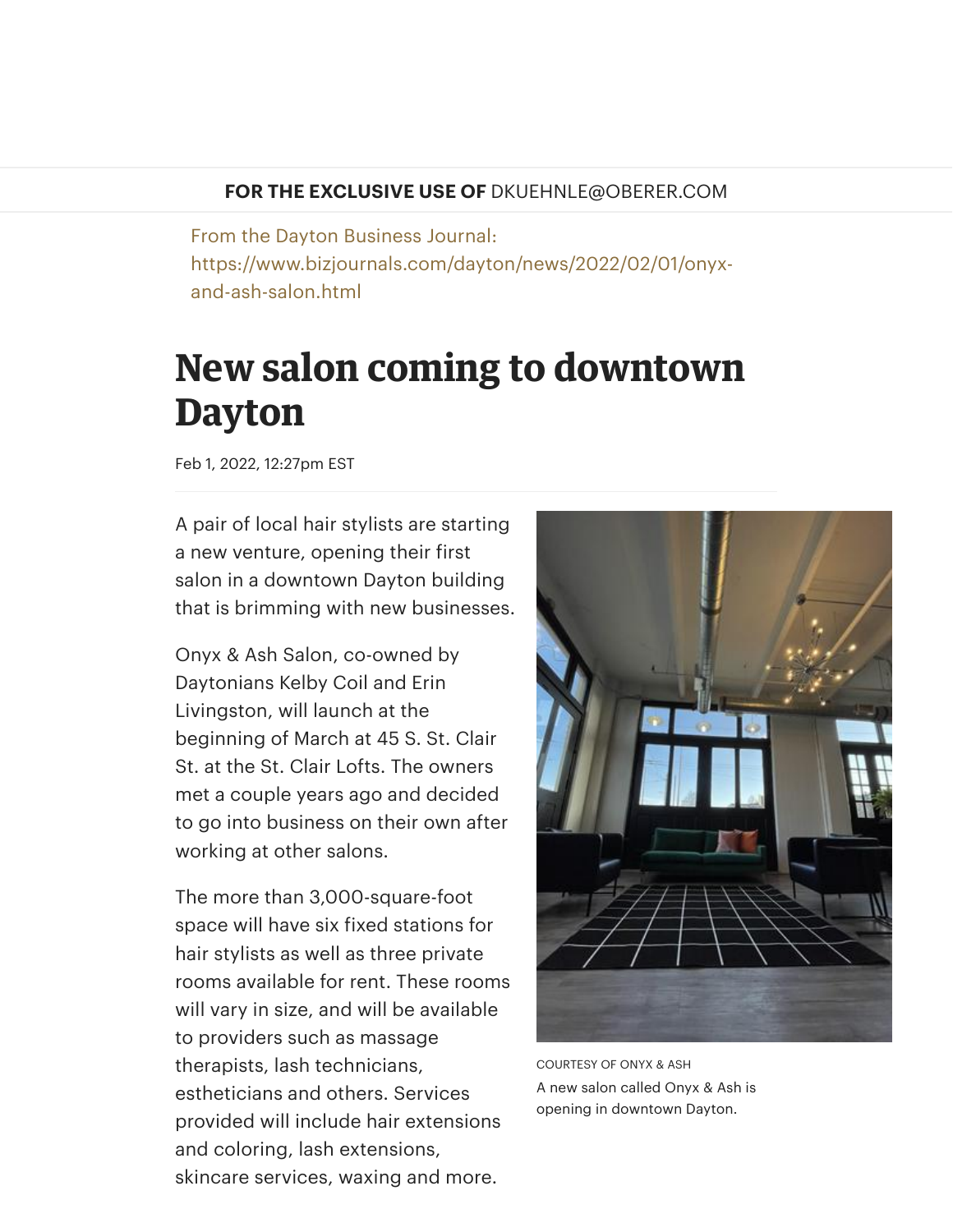Onyx & Ash will employ six stylists and three independent service providers to start, with the potential for more employees as the business grows. Each employee will be an independent contractor, providing greater flexibility and independence for staff. Employees also will be offered the chance to earn commission in addition to booth sales.

"We wanted a place where stylists are encouraged to be their own individual entity where they can attract the clients they want and do the services they want," Coil said. "Having both rental booths and commission is something I don't think you find in a lot of salons that have more restraint on what you can do."

Onyx & Ash also aims to be a communal space where employees can be supported as they grow their business. This will include educational events where stylists from Onyx & Ash and other salons in the area can learn from one another.

"We hope that we can have other stylists from the area host classes and bring continuing education to the stylists in Dayton and the surrounding area," Coil said, adding they also want to participate in downtown events such as First Fridays and Small Business Saturdays. "We want to draw more people downtown and connect them with other stylists."

Livingston agreed, saying downtown Dayton is an ideal location to grow their business and support the community.

"Dayton is growing so quickly, so it's really exciting to be part of that growth, especially with all the new businesses opening downtown," she said.

When it opens, Onyx & Ash will join two other new businesses at St. Clair Lofts. EmBARK Dayton Dog Supply, downtown's first dog boutique, is set to [open](https://www.bizjournals.com/dayton/news/2022/01/22/embark-dayton-dog-supply.html) Jan. 29; and Sole Touchers, a new and used shoe retailer, will hold a soft [opening](https://www.bizjournals.com/dayton/news/2022/01/26/sole-touchers.html) Feb. 11.

Danielle Kuehnle of Oberer Realty Services, which manages St. Clair Lofts, said the property is able to attract tenants due to its highly trafficked and visible location, parking availability and builtin customer base of 108 residential units. Beyond the lofts, downtown Dayton has been booming with new housing in recent years, generating even more foot traffic.

"The market continues to demand and support even more residential growth, which is great for the core," Kuehnle said. "With